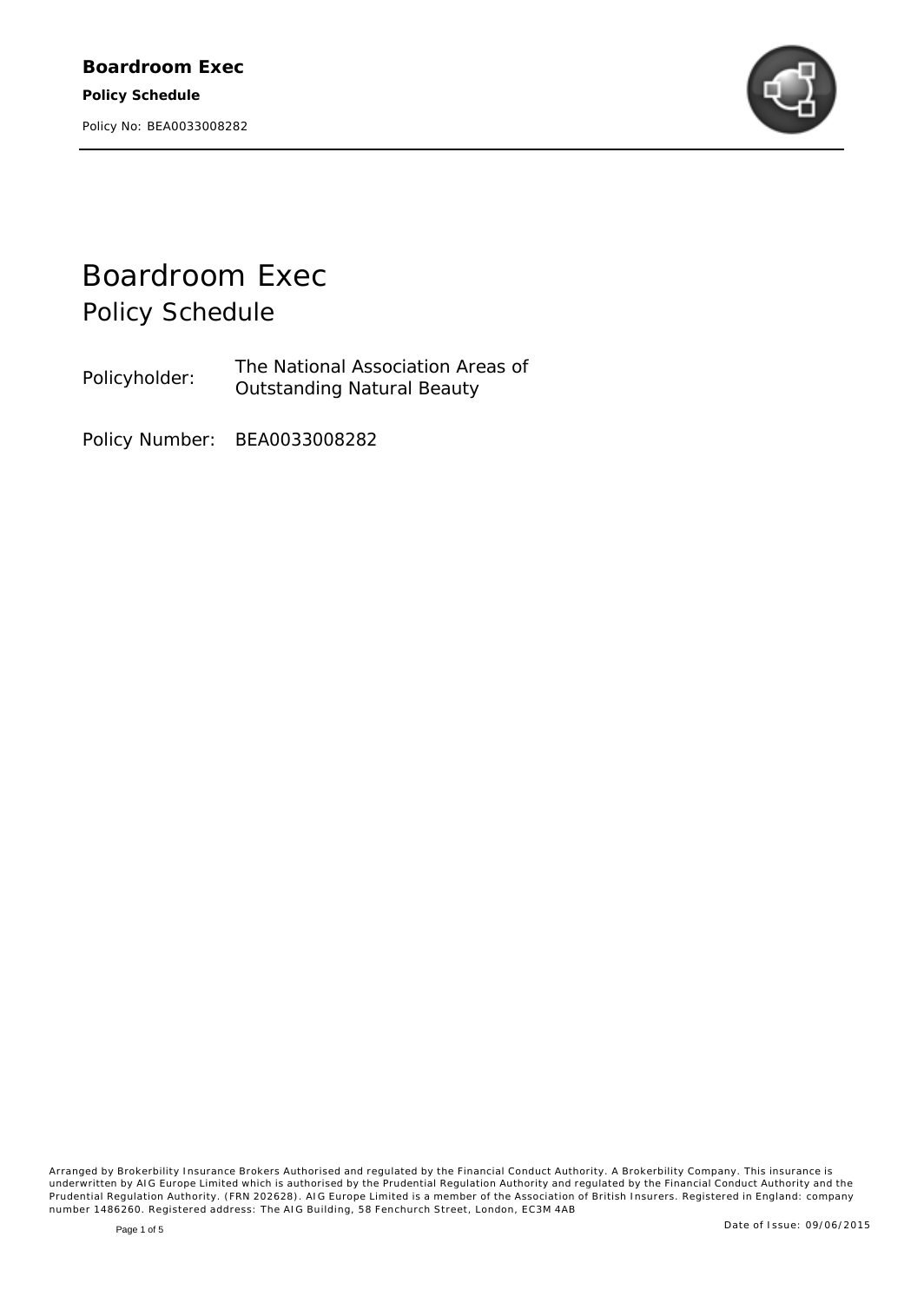## **Boardroom Exec**

**Policy Schedule**

Policy No: BEA0033008282



| Policy Number:                   | BEA0033008282                                                   |            |
|----------------------------------|-----------------------------------------------------------------|------------|
| Item 1 - Policyholder:           | The National Association Areas of Outstanding<br>Natural Beauty |            |
| I tem 2 - Registered<br>address: | 11 High Street<br>Fairford<br>Gloucestershire<br>GL7 4AD        |            |
| I tem 3 - Policy period          |                                                                 |            |
| Inception Date:                  | 09/06/2015                                                      |            |
| Expiry Date:                     | 08/06/2016                                                      |            |
|                                  | Both days are inclusive.                                        |            |
| Premium Breakdown                | Premium:                                                        | GBP 350.00 |
|                                  | Insurance Premium Tax:                                          | GBP 21.00  |
|                                  | Total Premium:                                                  | GBP 371.00 |

### **Item 4 - Coverage Summary**

| <b>Insurance Cover</b>                                                                                                          |     | Limit of Liability                   | Retention                                     |                               |  |
|---------------------------------------------------------------------------------------------------------------------------------|-----|--------------------------------------|-----------------------------------------------|-------------------------------|--|
| Only the Insurance Covers designated as "Covered" below are<br>afforded cover by this Policy. "Not Covered" means not purchased |     |                                      |                                               |                               |  |
| Covered                                                                                                                         | 1.1 | Management Liability Cover           | Any single claim:<br>GBP 500,000              | <b>GBP Nil</b>                |  |
| Covered                                                                                                                         | 1.2 | Corporate Liability Cover            | Aggregate limit all claims:<br>GBP 250000     | <b>GBP Nil</b>                |  |
| Not<br>Covered                                                                                                                  | 1.3 | Employment Practices Liability Cover | Aggregate limit all claims:<br><b>GBP Nil</b> | Nil (each and<br>every claim) |  |
| Not<br>Covered                                                                                                                  | 1.4 | Pension Trustee Liability Cover      | Aggregate limit all claims:<br><b>GBP Nil</b> | <b>GBP Nil</b>                |  |
| Not<br>Covered                                                                                                                  | 1.5 | Crime                                | Any one loss:<br><b>GBP Nil</b>               | Nil (each and<br>every loss)  |  |

Where there is shown an aggregate limit of liability for an Insurance Cover, the amount specified for such Insurance Cover shall be the amount of the total aggregate limit of liability shown for such Insurance Cover.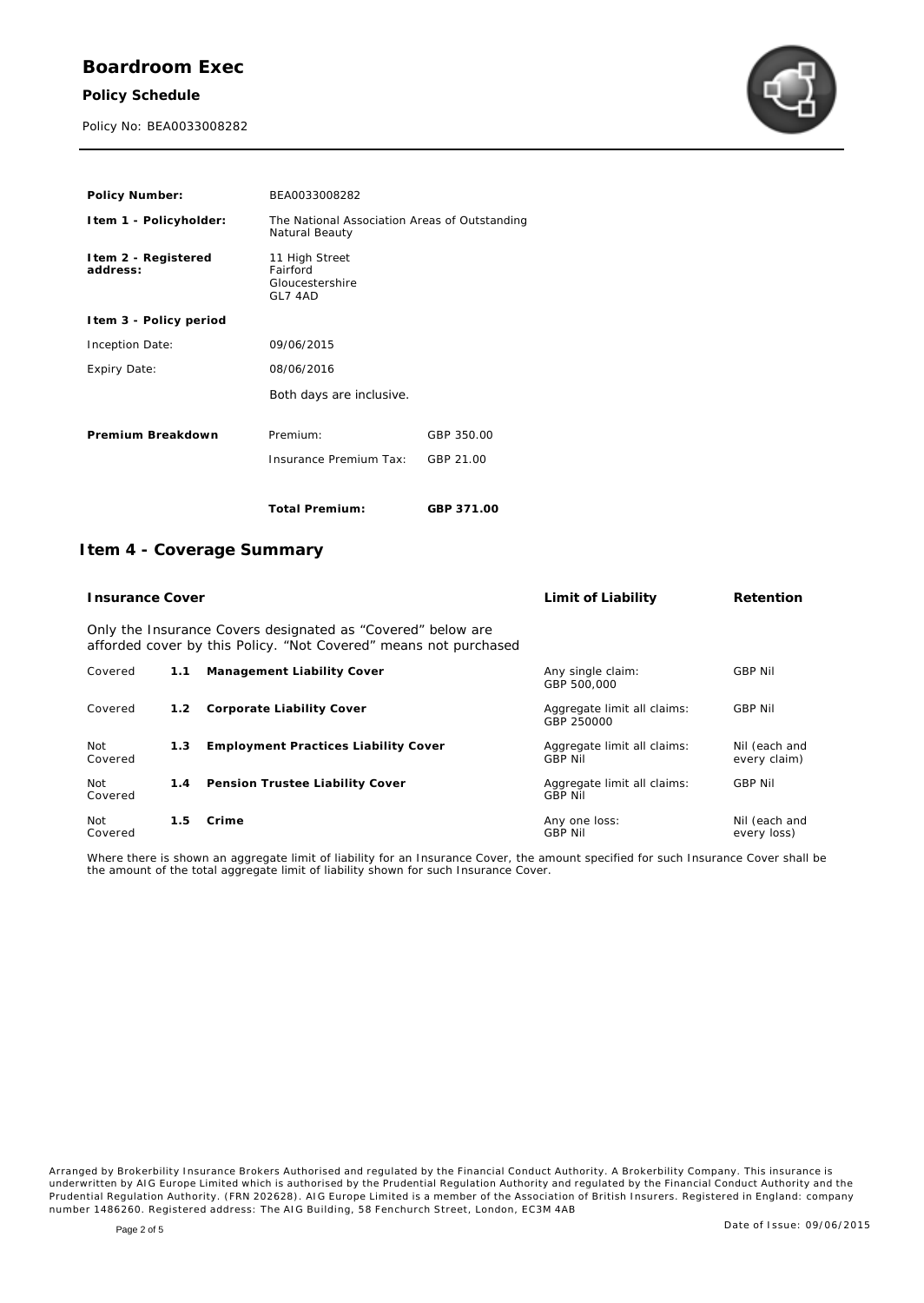**Extens** 



#### **Item 5 - Sub-Limits of Liability**

| <b>Insurance Cover</b>  |                                                                       | Total Aggregate Limit<br>all Insurance Covers                                                                    |
|-------------------------|-----------------------------------------------------------------------|------------------------------------------------------------------------------------------------------------------|
| 1.2 Corporate Liability |                                                                       |                                                                                                                  |
| $1.2$ (ii)              | Company Pollution defence costs                                       | GBP 200,000                                                                                                      |
| $1.2$ (iii)             | <b>Breach of Contract</b>                                             | GBP 200,000                                                                                                      |
| 1.2 $(iv)$              | Third Party Liability                                                 | GBP 200,000                                                                                                      |
| 1.2(y)                  | <b>Pension Schemes</b>                                                | GBP 250,000                                                                                                      |
| $1.2$ (vi)              | <b>Identity Fraud</b>                                                 | GBP 200,000                                                                                                      |
| $1.2$ (vii)             | Crisis event public relations expenses                                | GBP 200,000                                                                                                      |
| ions                    |                                                                       |                                                                                                                  |
| 2.2                     | Corporate manslaughter Public Relations Expenses- Insured<br>Entities | GBP 200,000                                                                                                      |
| 2.3                     | Bodily Injury and Property Damage- Insured Entities                   | GBP 200,000                                                                                                      |
| 2.5                     | <b>Emergency Costs</b>                                                | The limit of liability<br>shown in the applicable<br>Insurance Cover or £2<br>million, whichever is the<br>lower |
| 2.9(i)                  | Extradition counselling and tax advisor costs                         | GBP 200,000                                                                                                      |

2.11 *Public Relations Expenses* GBP 200,000 2.12 Court attendance GBP 200,000

2.9 (ii) Extradition *Public Relations Expenses* GBP 200,000

Sub-limits of liability shown are the total amount payable under all Insurance Covers purchased and Extensions combined.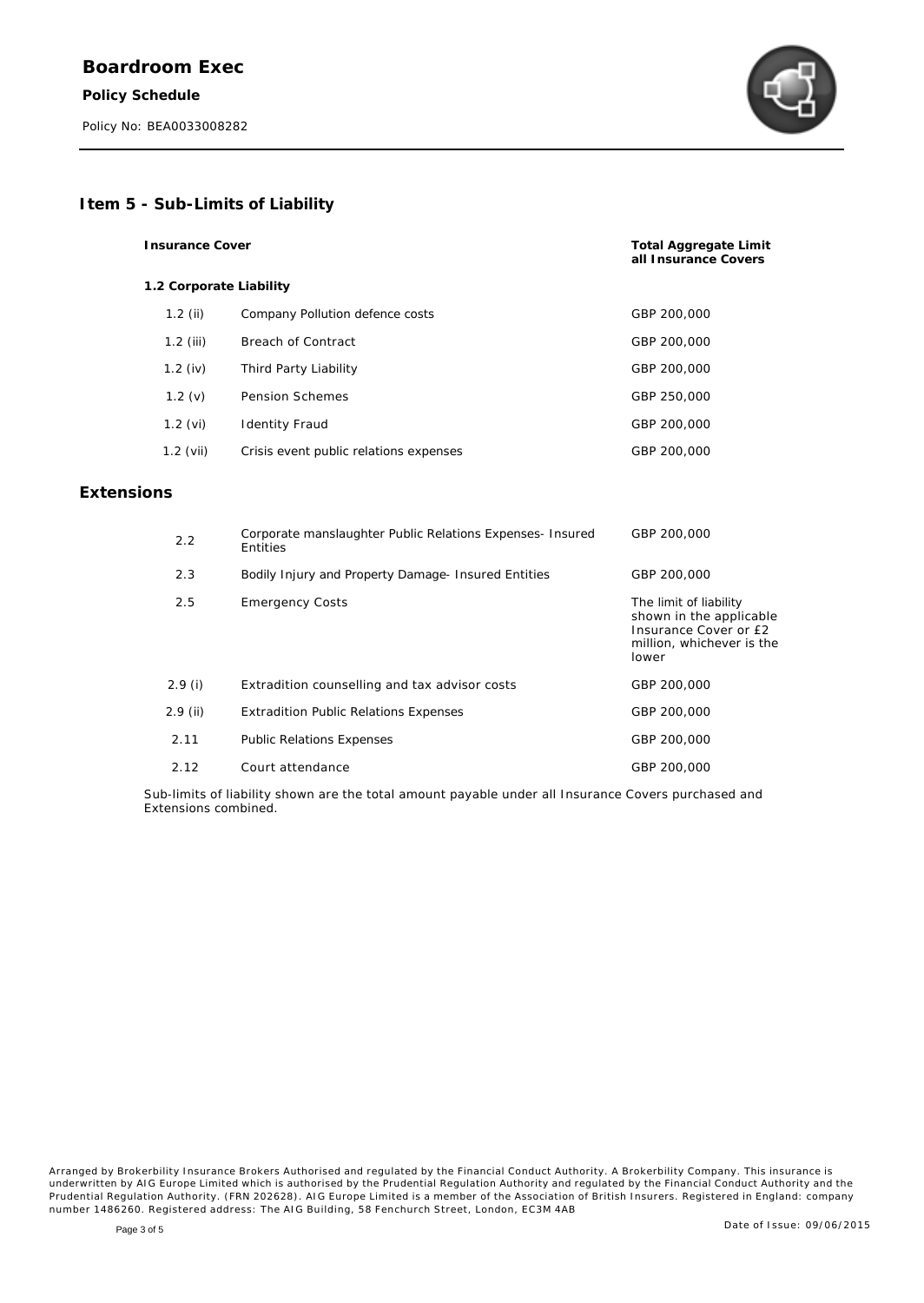**Policy Schedule**

Policy No: BEA0033008282



| I tem 6 - Continuity Date:                                                            | 09/06/2015                                                                                                                                                  |  |  |
|---------------------------------------------------------------------------------------|-------------------------------------------------------------------------------------------------------------------------------------------------------------|--|--|
| Item 7 - Discovery Period                                                             |                                                                                                                                                             |  |  |
| 1 year: 100% of the full annual premium in effect at the expiry of the policy period  |                                                                                                                                                             |  |  |
| 2 years: 150% of the full annual premium in effect at the expiry of the policy period |                                                                                                                                                             |  |  |
| I tem 8 - Third Party Services                                                        |                                                                                                                                                             |  |  |
| Legal advice team                                                                     | QDOS Consulting Limited<br>$+44$ (0)1455 852040<br>9.00AM TO 5.30PM weekdays (excluding weekends and bank holidays)<br>WEBSITE: aig.gdosconsulting.com/ged/ |  |  |
| Whistleblowing helpline team                                                          | QDOS Consulting Limited<br>0800 0323290                                                                                                                     |  |  |
|                                                                                       | 9.00AM TO 5.30PM weekdays (excluding weekends and bank holidays)                                                                                            |  |  |
| Note: Pension advice team only available when Insurance Cover 1.4 is purchased        |                                                                                                                                                             |  |  |
| Depoint advise toom                                                                   | CMC Comeron Melconnell D                                                                                                                                    |  |  |

| Pension advice team | CMS Cameron McKenna LLP |
|---------------------|-------------------------|
|                     | Pensions Department     |
|                     |                         |

+44 (0)20 7865 6165